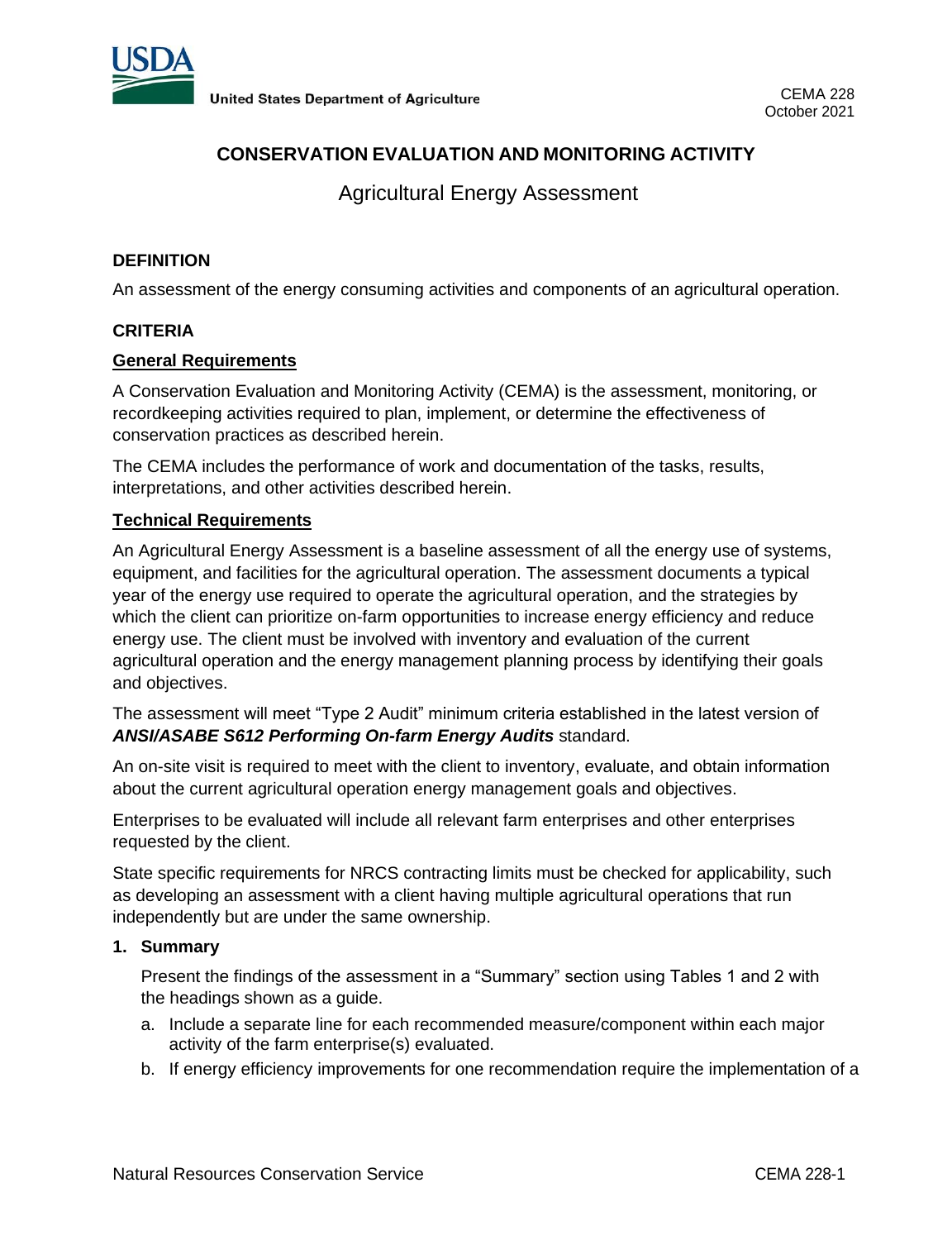second recommendation, indicate in the table, and adjust the entries appropriately.

c. Organize the recommendations by major activity as listed in ASABE S612 Table 1.

| Recommended<br>Measure | <b>Estimated Annual Reduction in Energy Use</b> | Estimated Costs, Savings, Payback, and<br>Prioritization for Implementation |                             |                    |                              |                              |                                          |                                                   |                    |
|------------------------|-------------------------------------------------|-----------------------------------------------------------------------------|-----------------------------|--------------------|------------------------------|------------------------------|------------------------------------------|---------------------------------------------------|--------------------|
|                        | Electric<br>Savings<br>(kWh)                    | <b>Natural Gas</b><br>Savings<br>(ccf) <sup>3</sup>                         | Propane<br>Savings<br>(gal) | Other <sup>1</sup> | Energy<br>Savings<br>(MMBTU) | Installed<br>Cost [a], $$^3$ | Energy<br>Cost<br>Savings<br>[b], \$/yr. | Payback in Est. Life in<br>Years<br>$[a/b]$ , yr. | Years <sup>2</sup> |
|                        |                                                 |                                                                             |                             |                    |                              |                              |                                          |                                                   |                    |
|                        |                                                 |                                                                             |                             |                    |                              |                              |                                          |                                                   |                    |
| Totals                 |                                                 |                                                                             |                             |                    |                              |                              |                                          |                                                   |                    |

# **Table 1. Summary of Energy Efficiency Improvements**

1. Use the *Other* column to aggregate any miscellaneous sources of energy.

2. Estimated Life is expected useful life of the equipment recommended with standard O&M activities.

3. Unit of purchase.

d. Determine the estimated annual reduction of emissions for each recommended measure.

- i. NRCS has developed a Quick Energy calculator that can be used. The tool estimates air emission effects due to energy savings for fuels and electricity into atmospheric emission reductions. The tool relies on the US Energy Information Administration state-level aggregated emission factors for electricity, liquid and gaseous fuels to generate estimates of emission savings. The Weblink to the tool, NRCS COMET Quick Energy Calculator, is located at [http://cometfarm.nrel.colostate.edu/QuickEnergy.](http://cometfarm.nrel.colostate.edu/QuickEnergy) If other methods are used, provide supporting documentation and references.
- ii. Present the results using Table 2 as a guide.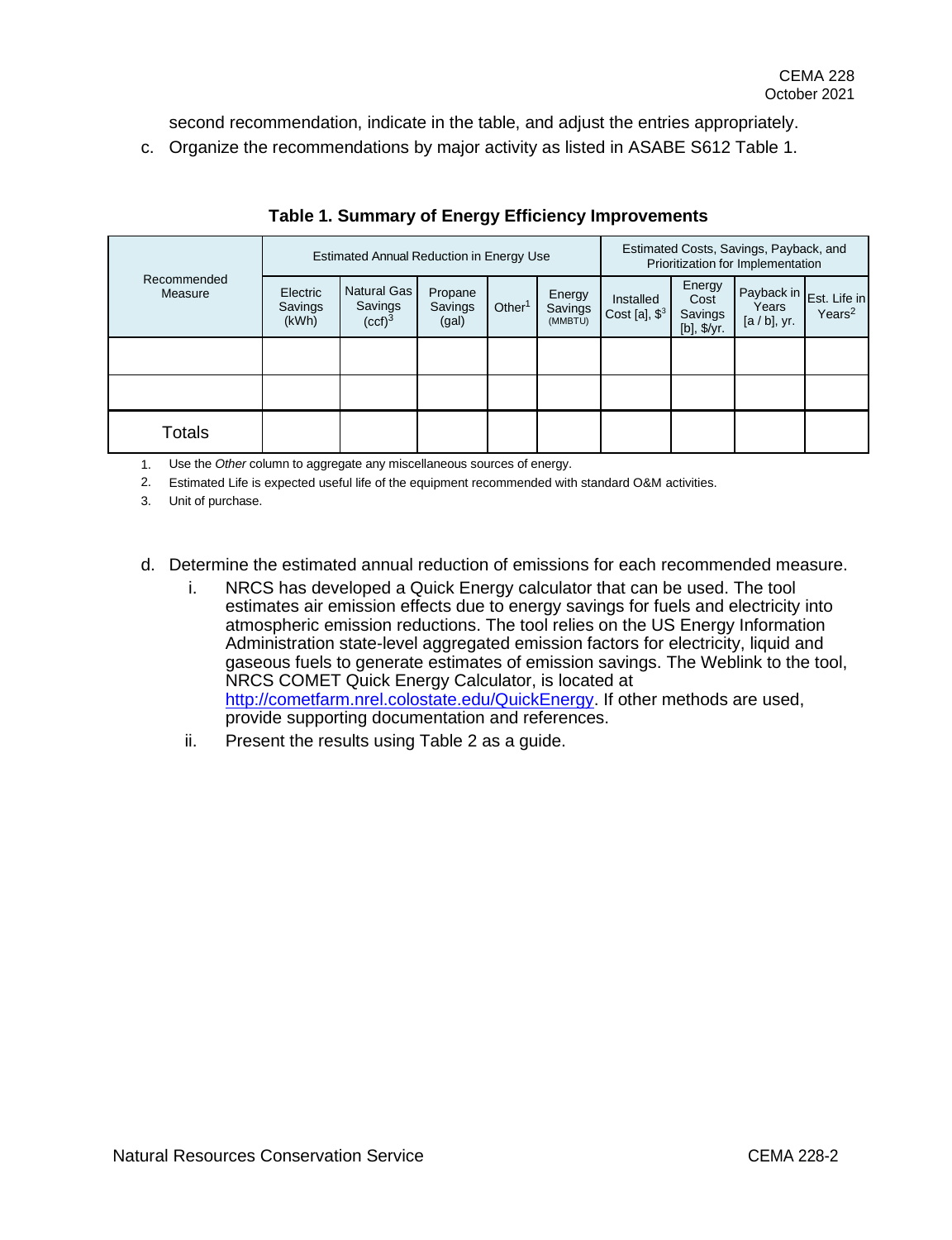### **Table 2: Estimated Annual Reduction of Emissions (Environmental benefits for each recommended measure)**

| Environmental Benefits <sup>1</sup> |                                  |                           |                               |                                        |                           |                         |  |  |  |  |  |
|-------------------------------------|----------------------------------|---------------------------|-------------------------------|----------------------------------------|---------------------------|-------------------------|--|--|--|--|--|
| Recommended<br>Measure              | <b>Energy Savings</b><br>(MMBtu) |                           | Greenhouse Gases <sup>2</sup> | Air Pollutant Co-Benefits <sup>2</sup> |                           |                         |  |  |  |  |  |
|                                     |                                  | Estimated<br>$CO2$ (lbs.) | Estimated<br>$N2O$ (lbs.)     | Estimated<br>$CH4$ (lbs.)              | Estimated<br>$SO2$ (lbs.) | Estimated<br>NOx (lbs.) |  |  |  |  |  |
|                                     |                                  |                           |                               |                                        |                           |                         |  |  |  |  |  |
|                                     |                                  |                           |                               |                                        |                           |                         |  |  |  |  |  |
| Totals:                             |                                  |                           |                               |                                        |                           |                         |  |  |  |  |  |

1. Environmental Benefits values may be calculated from http://cometfarm.nrel.colostate.edu/QuickEnergy.

2.  $CO2$  is a green-house gas;  $SO<sub>2</sub>$  and NOx are ambient air contaminants.

# **2. Background and Site Information**

Provide a narrative that includes:

- a. Date that the site visit(s) was completed.
- b. Descriptions and locations of facilities, primary equipment, and other structures.
- c. Type, size, and overall management scheme of the operation. Describe the farm enterprise(s), (e.g., poultry, dairy, field crop, etc.) along with production levels, and any unusual factors that affect energy use such as renewable energy systems. Narrative includes enough detail that all energy consuming systems/components are technically identifiable as to the processes employed to meet the agricultural operation production needs.
- d. Client concerns and objectives for the agricultural operation. Describe why the client wants an on-farm energy audit and their specific objectives.
- e. Aerial map or equivalent plan view that shows the agricultural operation including all structures, such as animal housing, shops, grain storage, and processing facilities, and locations of the headquarters, fields, and irrigation system components. Identify, on the map, where recommended measures are located.

### **3. Current Equipment and Baseline Energy Use**

Develop baseline energy consumption information.

- a. Determine annual energy consumption of all major activities and applicable components of each enterprise as listed in ASABE S612, Table 1.
- b. Provide detailed analysis for agricultural enterprises that, taken together, account for at least 85% the total baseline energy use of the agricultural operation. Additional enterprises may be analyzed if requested by the client.
- c. For field crops, fruits, and vegetable enterprises, evaluate, at a minimum, the applicable major activities and components including motors or pumps, drying, crop/feed storage, water management, material handling and irrigation.
- d. Analysis of cultural practices listed in ASABE 612, Table 1 (planting, tilling, harvesting, and engine driven equipment) are optional for field crops, fruits, and vegetable enterprises.
- e. Annual energy usage and cost data for the baseline energy consumption separated by energy resource.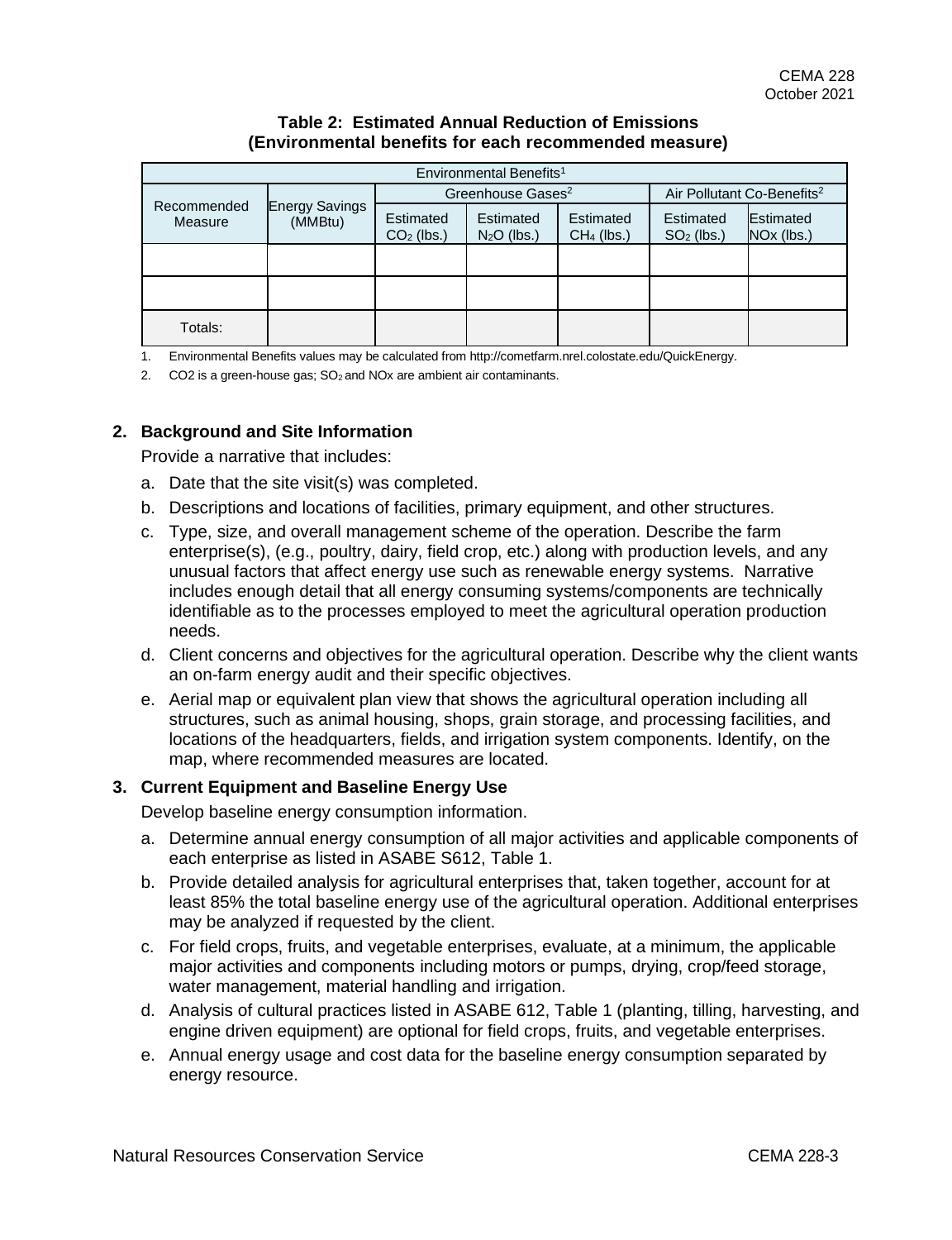- f. A baseline energy use from a prior, typical, consecutive 12-month (or other) period. Document all major activities associated with all farm enterprises being evaluated.
	- Describe the components, primary equipment, and/or details of the major activity (type of use), as appropriate according to the amount of energy used, such as:
		- Type and size of equipment (age, make, and model);
		- Equipment infrastructure, including electrical system phase and voltage, natural gas or propane pipelines and distribution, etc.
		- Component equipment ratings/production levels such as hp, Btu input, Btu output, efficiency, lighting levels (lumens or Ft-c), ventilation levels (CFM), Rvalue and thickness of insulation, etc. Describe any differences between factory ratings and actual or apparent ratings due to age, operation, and maintenance of equipment or system.
		- Auxiliary items to enhance management such as thermostats, timers, and manual overrides of automatic systems.
	- ii. Estimate the annual energy consumption, by energy type, for each major activity.
	- iii. Estimate the hours of use per year for each component evaluated.
	- iv. Describe major activities not applicable to the farm enterprise, or which have no opportunities for improved energy use.

### **4. Recommended Energy Improvement Measures/Components**

The assessment will identify potential energy improvement measures that will reduce energy use or increase energy efficiency and address the energy management concerns of the relevant enterprises. The assessment must provide appropriate estimated energy savings relative to the baseline energy use for each recommendation.

- a. For each recommendation, evaluate and document, in Tables 1 and 2, the following:
	- i. Replacement, changes, or additional components (number, type, and location) and infrastructure. Where increase of component output is desired, list the alternatives available for the component replacement. Justify each alternative with a description of benefit and costs.
	- ii. Estimated energy savings of component alternatives, first in the common sale units (kWh, gallons, etc.) and then converted to energy units of millions of British thermal units (MMBtu).
	- iii. Estimated annual energy cost savings of component alternatives, in dollars per year as a departure from the baseline condition.
	- iv. Estimated installation cost in dollars. Utilize estimates for example products from vendor quotes, client input, or local sources. Reference the source of the estimated cost.
	- v. Estimated reductions in emissions for CO2, N2O, CH4, SO2, and NOx.
	- vi. The simple payback period in years (component alternative with installation cost divided by estimated annual cost saving, in years).
	- vii. Estimated life, in years, of the component alternatives. The estimated life is the useful life of the component/equipment with standard operation and maintenance activities. Reference the source of the estimated life.
- b. Include energy use and emission reductions for all recommendations in Tables 1 and 2. Energy savings and cost data for beneficial energy utilization measures may be included where appropriate for future use by the client.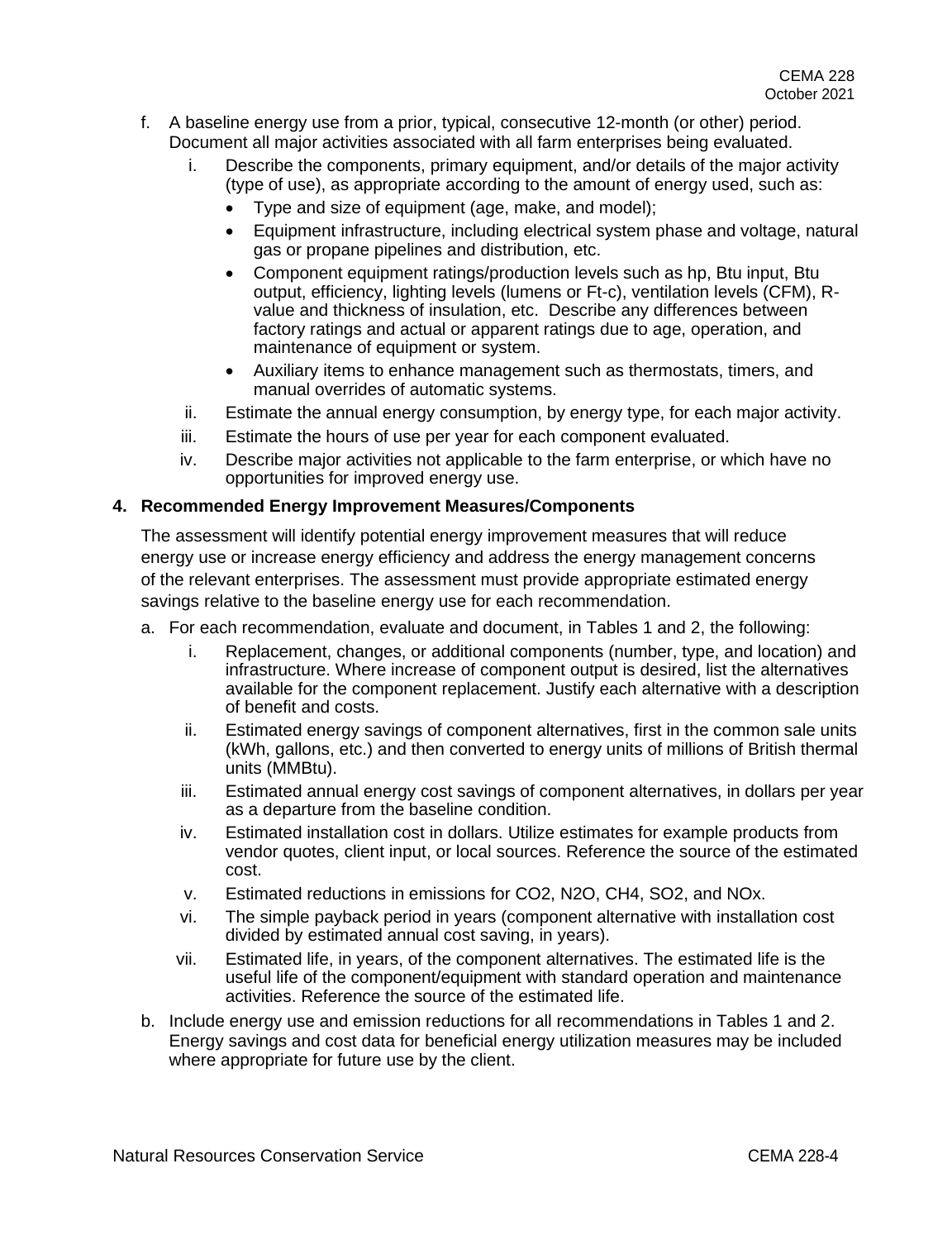- c. Include sufficient product information (e.g. product specifications, product output, energy efficiency and cost) for client's planning needs.
- d. Include assumptions made, calculations or methodologies used, and supporting references or information for energy savings or efficiency results.
- e. Include sufficient documentation to allow a third party to understand and evaluate the recommendations.
- f. Use non-discounted prices for reporting the installation cost and payback period. Do not factor in financial incentives such as EQIP payments, RD REAP loans, or state energy rebates in the installation cost.
- g. Recommendations shall consider current output levels compared to client's needs and industry standards and recommendations, including NRCS Conservation Practice Standards. Consider potential increases in products or production and changes to energy efficiencies when making recommendations.
- h. All recommendations shall be closely linked to reducing energy use or improving energy efficiency. Component alternatives primarily related to increased production (without significant energy efficiency improvements) may be included, but not be a part of the recommendations.
- i. Prioritize the recommendations, based on the TSP's professional judgement, by those that have the most benefit. Consider recommendations with low energy cost savings, high installation costs, or long payback periods as low priority or not recommended.
- j. Organize the analyses by enterprise and major activity as listed in Table 1 of the ASABE S612 standard.

# **5. Appendix**

Include technical documentation of sources used for analysis and evaluations. Include the actual documents, references, and/or links that contain technical information used to estimate energy savings and cost, such as:

- a. Fact sheets.
- b. Existing components and recommended components product information or manufacturer product information sheets.
- c. Comparisons of specific product recommendations.
- d. Journal article citations.
- e. Explanations of privately developed analysis methods, software, and tools.

### **Definitions**

*Baseline Energy Consumption*—The energy consumption for the previous 12 months, or another recent consecutive 12-month period typical to that agricultural operation. Where weather or other extreme events, such as catastrophic mortality or crop loss, alter the typical energy use in the previous 12 months, an alternate 12-month period may be used for the evaluation with documentation and rationale. Similarly, more than one year's data may be used if appropriate for activities being evaluated such as grain drying. Energy use data is obtained from the client. This documented energy consumption becomes the baseline for comparison of recommended energy efficiency improvements.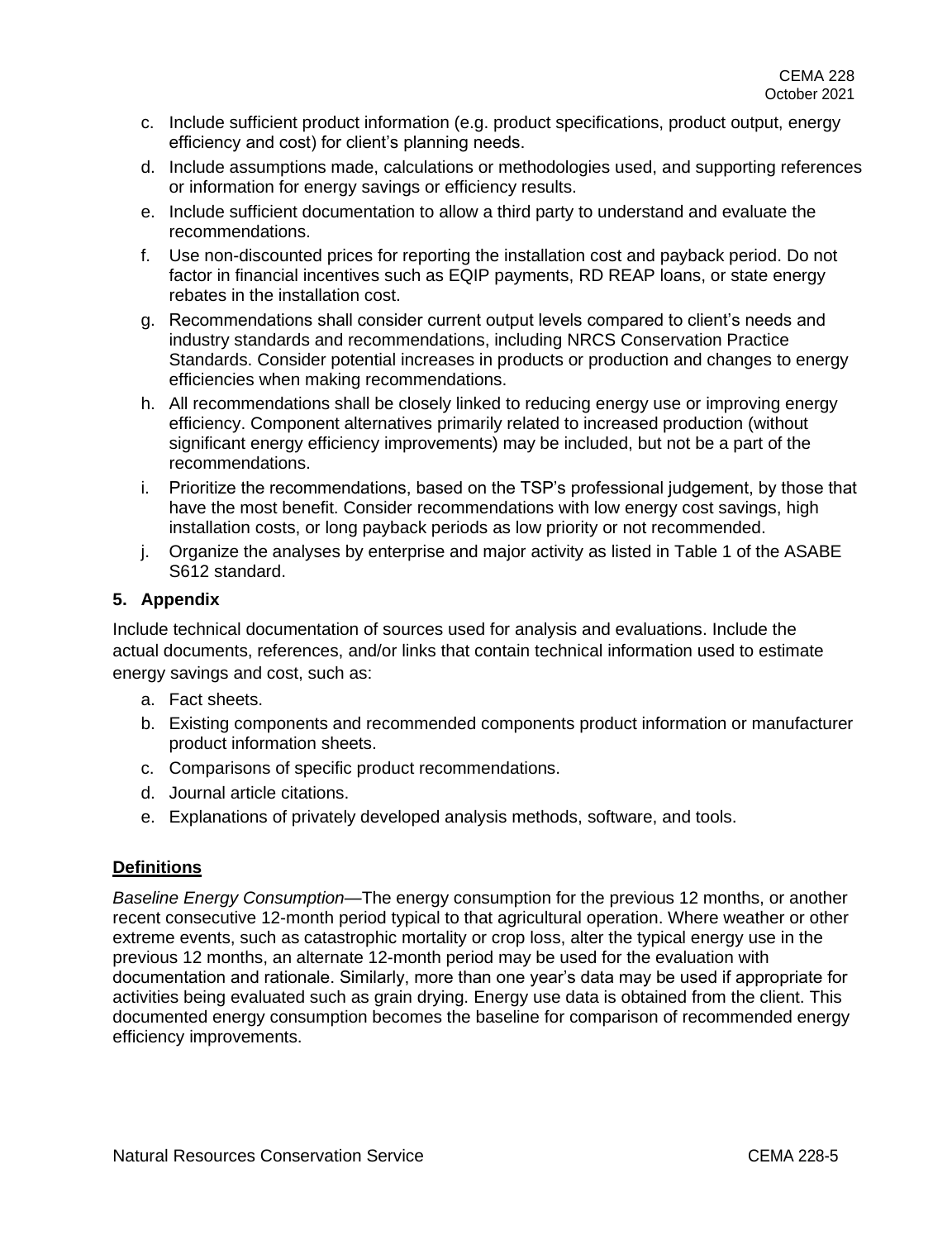*Component*—Individual parts of a major activity. For example, a lighting activity would include the following components: lamps, timers, and sensors.

*Energy—*For the purposes of these criteria, energy is the resource used to power equipment to do mechanical work such as heat, light, ventilation, irrigation, or cooling.

*Energy Resource—*Source from which energy is obtained, including gasoline, diesel fuel, biofuel, propane, natural gas, electricity, solar, wind, wood, biomass, geothermal, etc.

*Farm Enterprise—*The production category or categories of a farm. For example, a farm may include a field crop enterprise and a swine enterprise. (See ASABE S612 Table 1)

- Dairy
- Beef/veal

**Irrigation** 

• Swine

• Field Crops

• Aquaculture

• Poultry

- Fruit/Vegetables
- Nursery/Greenhouse

*Major Activity—*A discrete activity associated with a farm enterprise that utilizes an energy resource or that controls energy resource use. For example, a poultry enterprise may include heating and ventilation; a dairy enterprise may include lighting.

*Relevant Enterprise –* For purposes of this assessment, relevant enterprises are those that account for 15% or more of the total annual baseline energy usage, either individually or in combinations.

# **DELIVERABLES**

Two copies (hardcopy or electronic) of the CEMA must be developed—one for the client and one for the NRCS field office. At the client's request, Technical Service Provider (TSP) can deliver NRCS's copy to the NRCS Field Office. An additional electronic copy of the plan should also be uploaded on NRCS Registry.

### **1. Cover Page**

- a) Farm identification:
	- (1) Farm name, owner name, street address, and county/state.
	- (2) Primary phone number of the client.
	- (3) List of all enterprises on the farm, and all relevant farm enterprises evaluated.
- b) TSP identification:
	- (1) Name, mailing address, email, primary phone number and TSP number.
	- (2) Names and credentials of all persons that perform substantive work.
	- (3) TSP Certification statement:
		- (a) A statement that the auditor possesses the technical expertise and experience to perform on-farm energy audits and that the report meets all the requirements of ASABE S612 (per §6.1).
		- (b) A statement that the TSP services provided:
			- (i) comply with all applicable Federal, State, Tribal, and local laws and requirements,
			- (ii) meet applicable NRCS program requirements,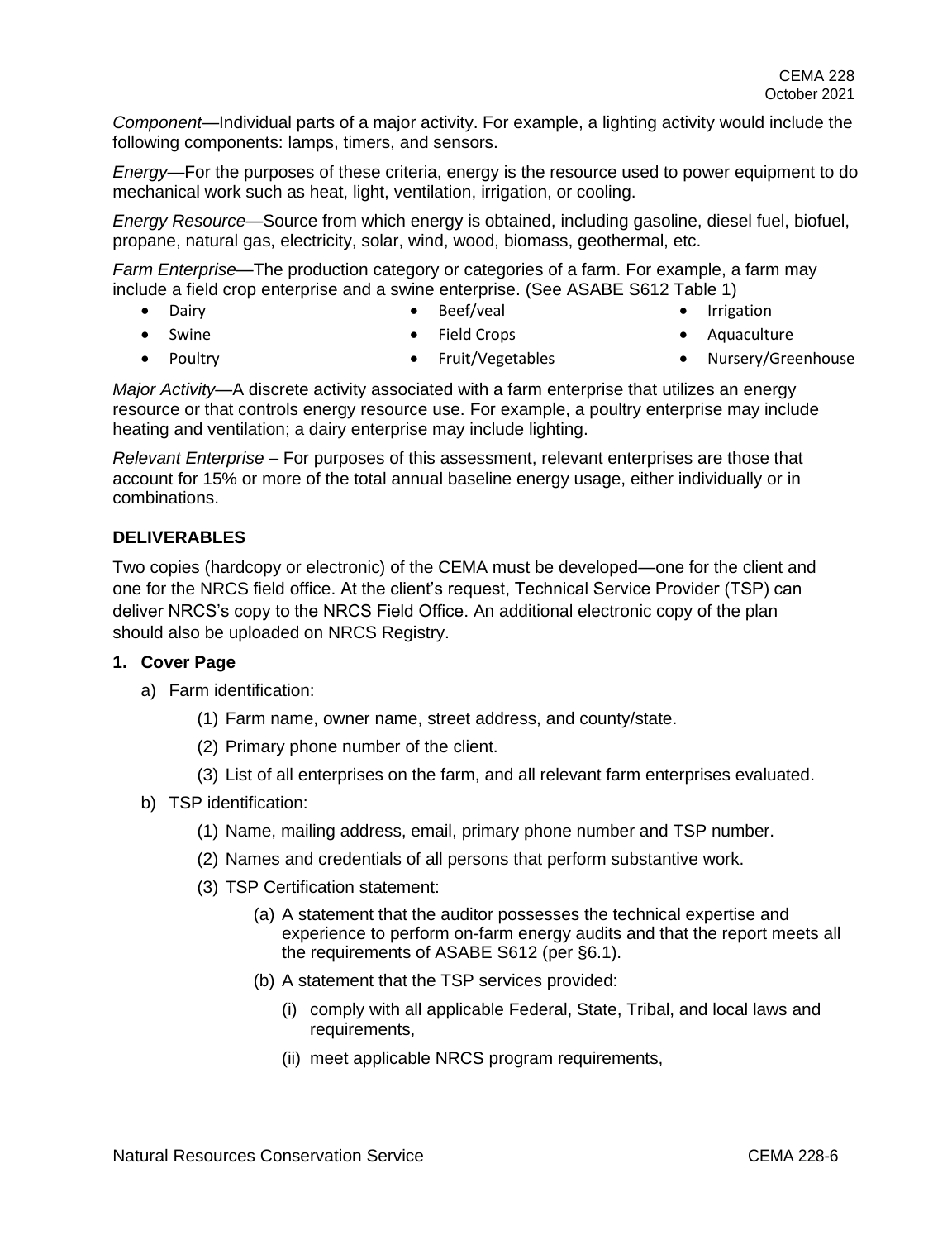- (iii) are consistent with the conservation program goals and objectives,
- (4) Signature of the TSP and date of signature.
- c) Client acceptance:
	- (1) A statement that the assessment correctly lists the farm identifying information, addresses the farm enterprises under the client's control, and represents the baseline conditions of the farm enterprises.
	- (2) A statement that the client acknowledges that the assessment may be deemed obsolete if the agricultural operation, energy using components, and/or energy management systems change significantly.
	- (3) Signature of the client and date the client received the report.
- d) Block for NRCS reviewer acceptance (to be completed by NRCS).

#### **2. Correspondence**

- a) Document the client's objectives.
- b) Document each interaction with the client, include notes and results of that interaction, date, and initials of the TSP.
- c) Document each site visit, activity in the field, results of each site visit, all parties present, date, and initials of the TSP.
- d) Include all correspondence between the TSP and the client relating to the development of the CEMA.

#### **3. Maps**

- a) General location map of the agricultural enterprises showing access roads to the location. At a minimum, the map will include:
	- (1) Title block showing:
		- (i) Map title.
		- (ii) Client's name (individual or business).
		- (iii) Prepared with assistance from USDA NRCS
		- (iv) Assisted By [TSP planner's name].
		- (v) Name of applicable conservation district, county, and State.
		- (vi) Date prepared.
	- (2) Map scale.
	- (3) Information needed to locate the area, such as geographic coordinates, public land survey coordinates, etc.
	- (4) North arrow.
	- (5) Appropriate map symbols and a map symbol legend on the map or as an attachment.